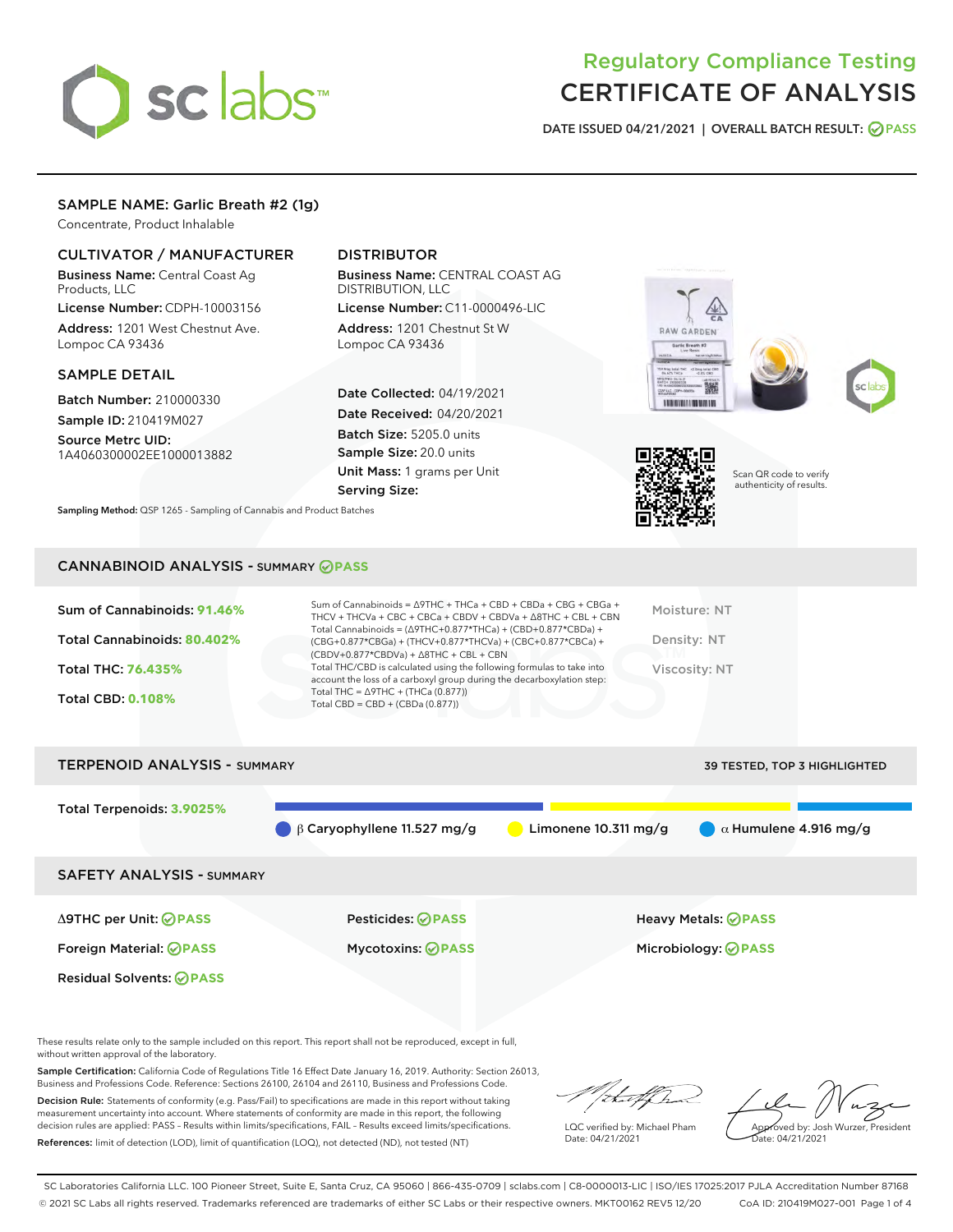



GARLIC BREATH #2 (1G) | DATE ISSUED 04/21/2021 | OVERALL BATCH RESULT: 2 PASS

#### CANNABINOID TEST RESULTS - 04/20/2021 2 PASS

Tested by high-performance liquid chromatography with diode-array detection (HPLC-DAD). **Method:** QSP 1157 - Analysis of Cannabinoids by HPLC-DAD

#### TOTAL CANNABINOIDS: **80.402%** Total Cannabinoids (Total THC) + (Total CBD) +

(Total CBG) + (Total THCV) + (Total CBC) + (Total CBDV) + ∆8THC + CBL + CBN

TOTAL THC: **76.435%** Total THC (∆9THC+0.877\*THCa)

TOTAL CBD: **0.108%**

Total CBD (CBD+0.877\*CBDa)

TOTAL CBG: 2.97% Total CBG (CBG+0.877\*CBGa)

TOTAL THCV: 0.301% Total THCV (THCV+0.877\*THCVa)

TOTAL CBC: 0.588% Total CBC (CBC+0.877\*CBCa)

TOTAL CBDV: ND Total CBDV (CBDV+0.877\*CBDVa)

| <b>COMPOUND</b>  | LOD/LOQ<br>(mg/g)          | <b>MEASUREMENT</b><br><b>UNCERTAINTY</b><br>(mg/g) | <b>RESULT</b><br>(mg/g) | <b>RESULT</b><br>(%) |
|------------------|----------------------------|----------------------------------------------------|-------------------------|----------------------|
| <b>THCa</b>      | 0.05/0.14                  | ±21.982                                            | 855.33                  | 85.533               |
| <b>CBGa</b>      | 0.1/0.2                    | ±1.67                                              | 32.0                    | 3.20                 |
| <b>A9THC</b>     | 0.06 / 0.26                | ±0.490                                             | 14.23                   | 1.423                |
| <b>CBCa</b>      | 0.07 / 0.28                | ±0.328                                             | 6.71                    | 0.671                |
| <b>THCVa</b>     | 0.07/0.20                  | ±0.164                                             | 3.43                    | 0.343                |
| <b>CBG</b>       | 0.06/0.19                  | ±0.066                                             | 1.67                    | 0.167                |
| <b>CBDa</b>      | 0.02/0.19                  | ±0.036                                             | 1.23                    | 0.123                |
| $\triangle$ 8THC | 0.1/0.4                    | N/A                                                | <b>ND</b>               | <b>ND</b>            |
| <b>THCV</b>      | 0.1/0.2                    | N/A                                                | <b>ND</b>               | <b>ND</b>            |
| <b>CBD</b>       | 0.07/0.29                  | N/A                                                | <b>ND</b>               | <b>ND</b>            |
| <b>CBDV</b>      | 0.04 / 0.15                | N/A                                                | <b>ND</b>               | <b>ND</b>            |
| <b>CBDVa</b>     | 0.03/0.53                  | N/A                                                | <b>ND</b>               | <b>ND</b>            |
| <b>CBL</b>       | 0.06 / 0.24                | N/A                                                | <b>ND</b>               | <b>ND</b>            |
| <b>CBN</b>       | 0.1/0.3                    | N/A                                                | <b>ND</b>               | <b>ND</b>            |
| <b>CBC</b>       | 0.2 / 0.5                  | N/A                                                | <b>ND</b>               | <b>ND</b>            |
|                  | <b>SUM OF CANNABINOIDS</b> |                                                    | 914.60 mg/g             | 91.46%               |

#### **UNIT MASS: 1 grams per Unit**

| ∆9THC per Unit                        | 1120 per-package limit                                     | 14.23 mg/unit<br><b>PASS</b> |  |
|---------------------------------------|------------------------------------------------------------|------------------------------|--|
| <b>Total THC per Unit</b>             |                                                            | 764.35 mg/unit               |  |
| <b>CBD per Unit</b>                   |                                                            | <b>ND</b>                    |  |
| <b>Total CBD per Unit</b>             |                                                            | $1.08$ mg/unit               |  |
| Sum of Cannabinoids<br>per Unit       |                                                            | 914.60 mg/unit               |  |
| <b>Total Cannabinoids</b><br>per Unit |                                                            | 804.02 mg/unit               |  |
| <b>MOISTURE TEST RESULT</b>           | <b>VISCOSITY TEST RESULT</b><br><b>DENSITY TEST RESULT</b> |                              |  |

**MOISTURE TEST RESULT**

Not Tested

Not Tested

Not Tested

#### TERPENOID TEST RESULTS - 04/21/2021

Terpene analysis utilizing gas chromatography-flame ionization detection (GC-FID). **Method:** QSP 1192 - Analysis of Terpenoids by GC-FID

| <b>COMPOUND</b>         | LOD/LOQ<br>(mg/g) | <b>MEASUREMENT</b><br><b>UNCERTAINTY</b><br>(mg/g) | <b>RESULT</b><br>(mg/g)                         | <b>RESULT</b><br>(%) |
|-------------------------|-------------------|----------------------------------------------------|-------------------------------------------------|----------------------|
| $\beta$ Caryophyllene   | 0.004 / 0.012     | ±0.4104                                            | 11.527                                          | 1.1527               |
| Limonene                | 0.005 / 0.016     | ±0.1474                                            | 10.311                                          | 1.0311               |
| $\alpha$ Humulene       | 0.009/0.029       | ±0.1578                                            | 4.916                                           | 0.4916               |
| <b>Myrcene</b>          | 0.008 / 0.025     | ±0.0494                                            | 3.831                                           | 0.3831               |
| Linalool                | 0.009 / 0.032     | ±0.0503                                            | 1.323                                           | 0.1323               |
| $\alpha$ Bisabolol      | 0.008 / 0.026     | ±0.0672                                            | 1.258                                           | 0.1258               |
| $\beta$ Pinene          | 0.004 / 0.014     | ±0.0138                                            | 1.203                                           | 0.1203               |
| $\alpha$ Pinene         | 0.005 / 0.017     | ±0.0069                                            | 0.798                                           | 0.0798               |
| Terpinolene             | 0.008 / 0.026     | ±0.0163                                            | 0.795                                           | 0.0795               |
| Fenchol                 | 0.010 / 0.034     | ±0.0276                                            | 0.714                                           | 0.0714               |
| Terpineol               | 0.016 / 0.055     | ±0.0384                                            | 0.625                                           | 0.0625               |
| Ocimene                 | 0.011 / 0.038     | ±0.0146                                            | 0.455                                           | 0.0455               |
| trans-β-Farnesene       | 0.008 / 0.025     | ±0.0155                                            | 0.438                                           | 0.0438               |
| <b>Borneol</b>          | 0.005 / 0.016     | ±0.0068                                            | 0.161                                           | 0.0161               |
| Nerolidol               | 0.009 / 0.028     | ±0.0101                                            | 0.160                                           | 0.0160               |
| Camphene                | 0.005 / 0.015     | ±0.0017                                            | 0.152                                           | 0.0152               |
| Caryophyllene<br>Oxide  | 0.010 / 0.033     | ±0.0063                                            | 0.136                                           | 0.0136               |
| Fenchone                | 0.009 / 0.028     | ±0.0019                                            | 0.065                                           | 0.0065               |
| Citronellol             | 0.003 / 0.010     | ±0.0017                                            | 0.035                                           | 0.0035               |
| <b>Geranyl Acetate</b>  | 0.004 / 0.014     | ±0.0012                                            | 0.028                                           | 0.0028               |
| $\alpha$ Phellandrene   | 0.006 / 0.020     | ±0.0003                                            | 0.024                                           | 0.0024               |
| $\gamma$ Terpinene      | 0.006 / 0.018     | ±0.0004                                            | 0.021                                           | 0.0021               |
| $\alpha$ Terpinene      | 0.005 / 0.017     | ±0.0003                                            | 0.019                                           | 0.0019               |
| 3 Carene                | 0.005 / 0.018     | ±0.0003                                            | 0.018                                           | 0.0018               |
| Geraniol                | 0.002 / 0.007     | ±0.0005                                            | 0.012                                           | 0.0012               |
| Sabinene                | 0.004 / 0.014     | N/A                                                | <loq< th=""><th><loq< th=""></loq<></th></loq<> | <loq< th=""></loq<>  |
| Eucalyptol              | 0.006 / 0.018     | N/A                                                | <loq< th=""><th><loq< th=""></loq<></th></loq<> | <loq< th=""></loq<>  |
| Sabinene Hydrate        | 0.006 / 0.022     | N/A                                                | <loq< th=""><th><loq< th=""></loq<></th></loq<> | <loq< th=""></loq<>  |
| Nerol                   | 0.003 / 0.011     | N/A                                                | <loq< th=""><th><loq< th=""></loq<></th></loq<> | <loq< th=""></loq<>  |
| Guaiol                  | 0.009 / 0.030     | N/A                                                | <loq< th=""><th><loq< th=""></loq<></th></loq<> | <loq< th=""></loq<>  |
| p-Cymene                | 0.005 / 0.016     | N/A                                                | ND                                              | ND                   |
| (-)-Isopulegol          | 0.005 / 0.016     | N/A                                                | ND                                              | ND                   |
| Camphor                 | 0.006 / 0.019     | N/A                                                | <b>ND</b>                                       | ND                   |
| Isoborneol              | 0.004 / 0.012     | N/A                                                | <b>ND</b>                                       | <b>ND</b>            |
| Menthol                 | 0.008 / 0.025     | N/A                                                | ND                                              | ND                   |
| R-(+)-Pulegone          | 0.003 / 0.011     | N/A                                                | <b>ND</b>                                       | ND                   |
| $\alpha$ Cedrene        | 0.005 / 0.016     | N/A                                                | <b>ND</b>                                       | <b>ND</b>            |
| Valencene               | 0.009 / 0.030     | N/A                                                | ND                                              | ND                   |
| Cedrol                  | 0.008 / 0.027     | N/A                                                | <b>ND</b>                                       | ND                   |
| <b>TOTAL TERPENOIDS</b> |                   |                                                    | 39.025 mg/g                                     | 3.9025%              |

SC Laboratories California LLC. 100 Pioneer Street, Suite E, Santa Cruz, CA 95060 | 866-435-0709 | sclabs.com | C8-0000013-LIC | ISO/IES 17025:2017 PJLA Accreditation Number 87168 © 2021 SC Labs all rights reserved. Trademarks referenced are trademarks of either SC Labs or their respective owners. MKT00162 REV5 12/20 CoA ID: 210419M027-001 Page 2 of 4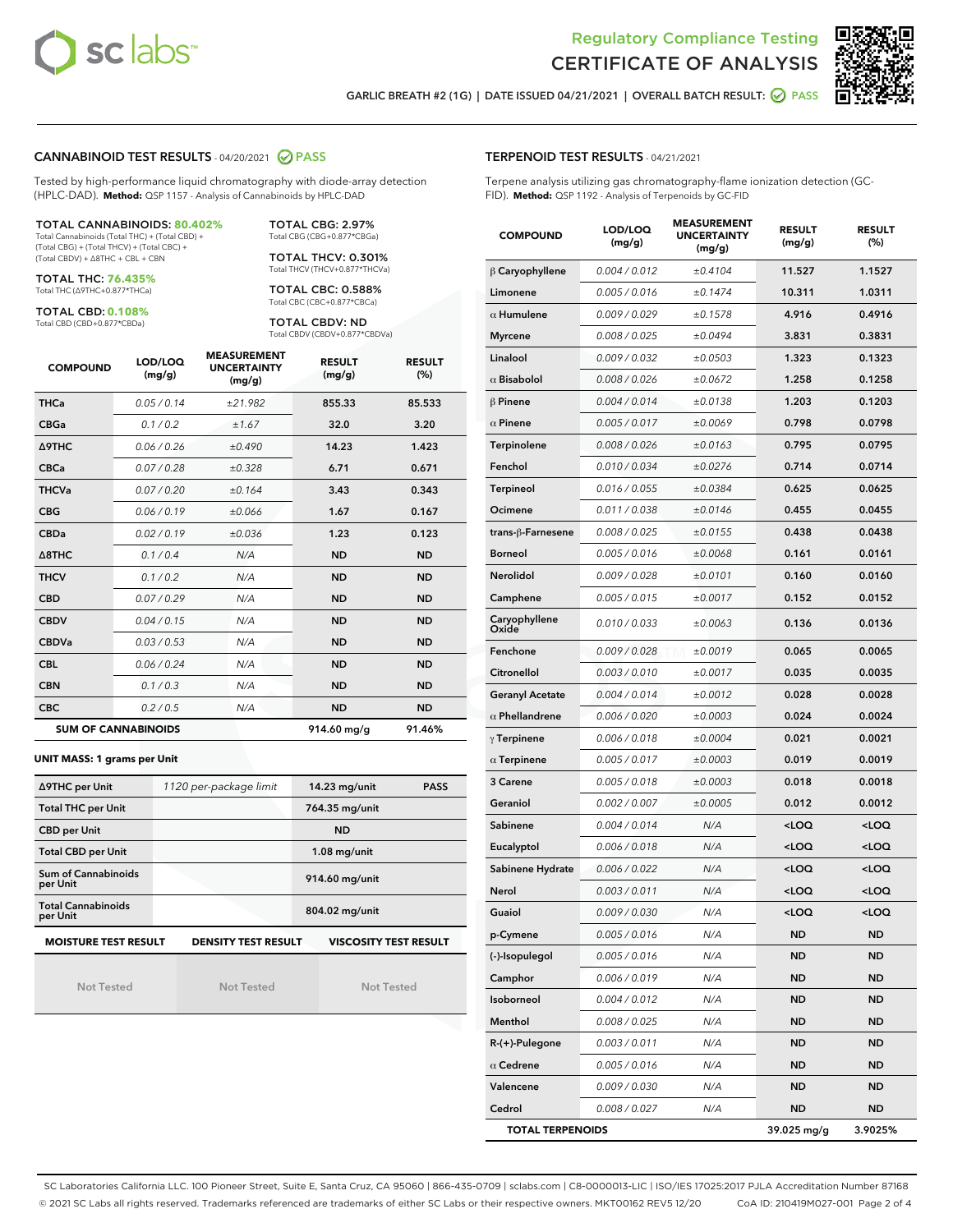



GARLIC BREATH #2 (1G) | DATE ISSUED 04/21/2021 | OVERALL BATCH RESULT: @ PASS

#### CATEGORY 1 PESTICIDE TEST RESULTS - 04/21/2021 @ PASS

Pesticide and plant growth regulator analysis utilizing high-performance liquid chromatography-mass spectrometry (HPLC-MS) or gas chromatography-mass spectrometry (GC-MS). \*GC-MS utilized where indicated. **Method:** QSP 1212 - Analysis of Pesticides and Mycotoxins by LC-MS or QSP 1213 - Analysis of Pesticides by GC-MS

| <b>COMPOUND</b>             | LOD/LOQ<br>$(\mu g/g)$ | <b>ACTION</b><br><b>LIMIT</b><br>$(\mu g/g)$ | <b>MEASUREMENT</b><br><b>UNCERTAINTY</b><br>$(\mu g/g)$ | <b>RESULT</b><br>$(\mu g/g)$ | <b>RESULT</b> |
|-----------------------------|------------------------|----------------------------------------------|---------------------------------------------------------|------------------------------|---------------|
| Aldicarb                    | 0.03 / 0.08            | $\ge$ LOD                                    | N/A                                                     | <b>ND</b>                    | <b>PASS</b>   |
| Carbofuran                  | 0.02/0.05              | $>$ LOD                                      | N/A                                                     | <b>ND</b>                    | <b>PASS</b>   |
| Chlordane*                  | 0.03 / 0.08            | $\ge$ LOD                                    | N/A                                                     | <b>ND</b>                    | <b>PASS</b>   |
| Chlorfenapyr*               | 0.03/0.10              | $>$ LOD                                      | N/A                                                     | <b>ND</b>                    | <b>PASS</b>   |
| Chlorpyrifos                | 0.02 / 0.06            | $\ge$ LOD                                    | N/A                                                     | <b>ND</b>                    | <b>PASS</b>   |
| Coumaphos                   | 0.02 / 0.07            | $\ge$ LOD                                    | N/A                                                     | <b>ND</b>                    | <b>PASS</b>   |
| Daminozide                  | 0.02 / 0.07            | $\ge$ LOD                                    | N/A                                                     | <b>ND</b>                    | <b>PASS</b>   |
| <b>DDVP</b><br>(Dichlorvos) | 0.03/0.09              | $\ge$ LOD                                    | N/A                                                     | <b>ND</b>                    | <b>PASS</b>   |
| Dimethoate                  | 0.03/0.08              | $>$ LOD                                      | N/A                                                     | <b>ND</b>                    | <b>PASS</b>   |
| Ethoprop(hos)               | 0.03/0.10              | $\ge$ LOD                                    | N/A                                                     | <b>ND</b>                    | <b>PASS</b>   |
| Etofenprox                  | 0.02 / 0.06            | $\ge$ LOD                                    | N/A                                                     | <b>ND</b>                    | <b>PASS</b>   |
| Fenoxycarb                  | 0.03 / 0.08            | $\ge$ LOD                                    | N/A                                                     | <b>ND</b>                    | <b>PASS</b>   |
| Fipronil                    | 0.03/0.08              | $>$ LOD                                      | N/A                                                     | <b>ND</b>                    | <b>PASS</b>   |
| Imazalil                    | 0.02 / 0.06            | $\ge$ LOD                                    | N/A                                                     | <b>ND</b>                    | <b>PASS</b>   |
| Methiocarb                  | 0.02 / 0.07            | $\ge$ LOD                                    | N/A                                                     | <b>ND</b>                    | <b>PASS</b>   |
| Methyl<br>parathion         | 0.03/0.10              | $\ge$ LOD                                    | N/A                                                     | <b>ND</b>                    | <b>PASS</b>   |
| <b>Mevinphos</b>            | 0.03/0.09              | $>$ LOD                                      | N/A                                                     | <b>ND</b>                    | <b>PASS</b>   |
| Paclobutrazol               | 0.02 / 0.05            | $\ge$ LOD                                    | N/A                                                     | <b>ND</b>                    | <b>PASS</b>   |
| Propoxur                    | 0.03/0.09              | $\ge$ LOD                                    | N/A                                                     | <b>ND</b>                    | <b>PASS</b>   |
| Spiroxamine                 | 0.03 / 0.08            | $\ge$ LOD                                    | N/A                                                     | <b>ND</b>                    | <b>PASS</b>   |
| Thiacloprid                 | 0.03/0.10              | $\ge$ LOD                                    | N/A                                                     | <b>ND</b>                    | <b>PASS</b>   |

#### CATEGORY 2 PESTICIDE TEST RESULTS - 04/21/2021 @ PASS

| <b>COMPOUND</b>          | LOD/LOQ<br>$(\mu g/g)$ | <b>ACTION</b><br><b>LIMIT</b><br>$(\mu g/g)$ | <b>MEASUREMENT</b><br><b>UNCERTAINTY</b><br>$(\mu g/g)$ | <b>RESULT</b><br>$(\mu g/g)$ | <b>RESULT</b> |
|--------------------------|------------------------|----------------------------------------------|---------------------------------------------------------|------------------------------|---------------|
| Abamectin                | 0.03/0.10              | 0.1                                          | N/A                                                     | <b>ND</b>                    | <b>PASS</b>   |
| Acephate                 | 0.02/0.07              | 0.1                                          | N/A                                                     | <b>ND</b>                    | <b>PASS</b>   |
| Acequinocyl              | 0.02/0.07              | 0.1                                          | N/A                                                     | <b>ND</b>                    | <b>PASS</b>   |
| Acetamiprid              | 0.02/0.05              | 0.1                                          | N/A                                                     | <b>ND</b>                    | <b>PASS</b>   |
| Azoxystrobin             | 0.02/0.07              | 0.1                                          | N/A                                                     | <b>ND</b>                    | <b>PASS</b>   |
| <b>Bifenazate</b>        | 0.01/0.04              | 0.1                                          | N/A                                                     | <b>ND</b>                    | <b>PASS</b>   |
| <b>Bifenthrin</b>        | 0.02 / 0.05            | 3                                            | N/A                                                     | <b>ND</b>                    | <b>PASS</b>   |
| <b>Boscalid</b>          | 0.03/0.09              | 0.1                                          | N/A                                                     | <b>ND</b>                    | <b>PASS</b>   |
| Captan                   | 0.19/0.57              | 0.7                                          | N/A                                                     | <b>ND</b>                    | <b>PASS</b>   |
| Carbaryl                 | 0.02/0.06              | 0.5                                          | N/A                                                     | <b>ND</b>                    | <b>PASS</b>   |
| Chlorantranilip-<br>role | 0.04/0.12              | 10                                           | N/A                                                     | <b>ND</b>                    | <b>PASS</b>   |
| Clofentezine             | 0.03/0.09              | 0.1                                          | N/A                                                     | <b>ND</b>                    | <b>PASS</b>   |

#### CATEGORY 2 PESTICIDE TEST RESULTS - 04/21/2021 continued

| <b>COMPOUND</b>               | LOD/LOQ<br>(µg/g) | <b>ACTION</b><br><b>LIMIT</b><br>$(\mu g/g)$ | <b>MEASUREMENT</b><br><b>UNCERTAINTY</b><br>$(\mu g/g)$ | <b>RESULT</b><br>(µg/g) | <b>RESULT</b> |
|-------------------------------|-------------------|----------------------------------------------|---------------------------------------------------------|-------------------------|---------------|
| Cyfluthrin                    | 0.12 / 0.38       | $\overline{c}$                               | N/A                                                     | ND                      | <b>PASS</b>   |
| Cypermethrin                  | 0.11 / 0.32       | $\mathcal{I}$                                | N/A                                                     | ND                      | <b>PASS</b>   |
| <b>Diazinon</b>               | 0.02 / 0.05       | 0.1                                          | N/A                                                     | <b>ND</b>               | <b>PASS</b>   |
| Dimethomorph                  | 0.03 / 0.09       | 2                                            | N/A                                                     | ND                      | <b>PASS</b>   |
| Etoxazole                     | 0.02 / 0.06       | 0.1                                          | N/A                                                     | ND                      | <b>PASS</b>   |
| Fenhexamid                    | 0.03 / 0.09       | 0.1                                          | N/A                                                     | ND                      | <b>PASS</b>   |
| Fenpyroximate                 | 0.02 / 0.06       | 0.1                                          | N/A                                                     | <b>ND</b>               | <b>PASS</b>   |
| Flonicamid                    | 0.03 / 0.10       | 0.1                                          | N/A                                                     | ND                      | <b>PASS</b>   |
| Fludioxonil                   | 0.03 / 0.10       | 0.1                                          | N/A                                                     | ND                      | <b>PASS</b>   |
| Hexythiazox                   | 0.02 / 0.07       | 0.1                                          | N/A                                                     | ND                      | <b>PASS</b>   |
| Imidacloprid                  | 0.04 / 0.11       | 5                                            | N/A                                                     | ND                      | <b>PASS</b>   |
| Kresoxim-methyl               | 0.02 / 0.07       | 0.1                                          | N/A                                                     | ND                      | <b>PASS</b>   |
| Malathion                     | 0.03 / 0.09       | 0.5                                          | N/A                                                     | ND                      | <b>PASS</b>   |
| Metalaxyl                     | 0.02 / 0.07       | $\overline{c}$                               | N/A                                                     | ND                      | <b>PASS</b>   |
| Methomyl                      | 0.03 / 0.10       | $\mathbf{1}$                                 | N/A                                                     | ND                      | <b>PASS</b>   |
| Myclobutanil                  | 0.03 / 0.09       | 0.1                                          | N/A                                                     | <b>ND</b>               | <b>PASS</b>   |
| Naled                         | 0.02 / 0.07       | 0.1                                          | N/A                                                     | ND                      | <b>PASS</b>   |
| Oxamyl                        | 0.04 / 0.11       | 0.5                                          | N/A                                                     | ND                      | PASS          |
| Pentachloronitro-<br>benzene* | 0.03 / 0.09       | 0.1                                          | N/A                                                     | ND                      | <b>PASS</b>   |
| Permethrin                    | 0.04 / 0.12       | 0.5                                          | N/A                                                     | ND                      | <b>PASS</b>   |
| Phosmet                       | 0.03 / 0.10       | 0.1                                          | N/A                                                     | ND                      | <b>PASS</b>   |
| Piperonylbu-<br>toxide        | 0.02 / 0.07       | 3                                            | N/A                                                     | <b>ND</b>               | <b>PASS</b>   |
| Prallethrin                   | 0.03 / 0.08       | 0.1                                          | N/A                                                     | ND                      | <b>PASS</b>   |
| Propiconazole                 | 0.02 / 0.07       | 0.1                                          | N/A                                                     | <b>ND</b>               | <b>PASS</b>   |
| Pyrethrins                    | 0.04 / 0.12       | 0.5                                          | N/A                                                     | ND                      | <b>PASS</b>   |
| Pyridaben                     | 0.02 / 0.07       | 0.1                                          | N/A                                                     | <b>ND</b>               | <b>PASS</b>   |
| Spinetoram                    | 0.02 / 0.07       | 0.1                                          | N/A                                                     | ND                      | <b>PASS</b>   |
| Spinosad                      | 0.02 / 0.07       | 0.1                                          | N/A                                                     | ND                      | <b>PASS</b>   |
| Spiromesifen                  | 0.02 / 0.05       | 0.1                                          | N/A                                                     | <b>ND</b>               | <b>PASS</b>   |
| Spirotetramat                 | 0.02 / 0.06       | 0.1                                          | N/A                                                     | ND                      | <b>PASS</b>   |
| Tebuconazole                  | 0.02 / 0.07       | 0.1                                          | N/A                                                     | ND                      | <b>PASS</b>   |
| Thiamethoxam                  | 0.03 / 0.10       | 5                                            | N/A                                                     | <b>ND</b>               | <b>PASS</b>   |
| Trifloxystrobin               | 0.03 / 0.08       | 0.1                                          | N/A                                                     | <b>ND</b>               | <b>PASS</b>   |

SC Laboratories California LLC. 100 Pioneer Street, Suite E, Santa Cruz, CA 95060 | 866-435-0709 | sclabs.com | C8-0000013-LIC | ISO/IES 17025:2017 PJLA Accreditation Number 87168 © 2021 SC Labs all rights reserved. Trademarks referenced are trademarks of either SC Labs or their respective owners. MKT00162 REV5 12/20 CoA ID: 210419M027-001 Page 3 of 4